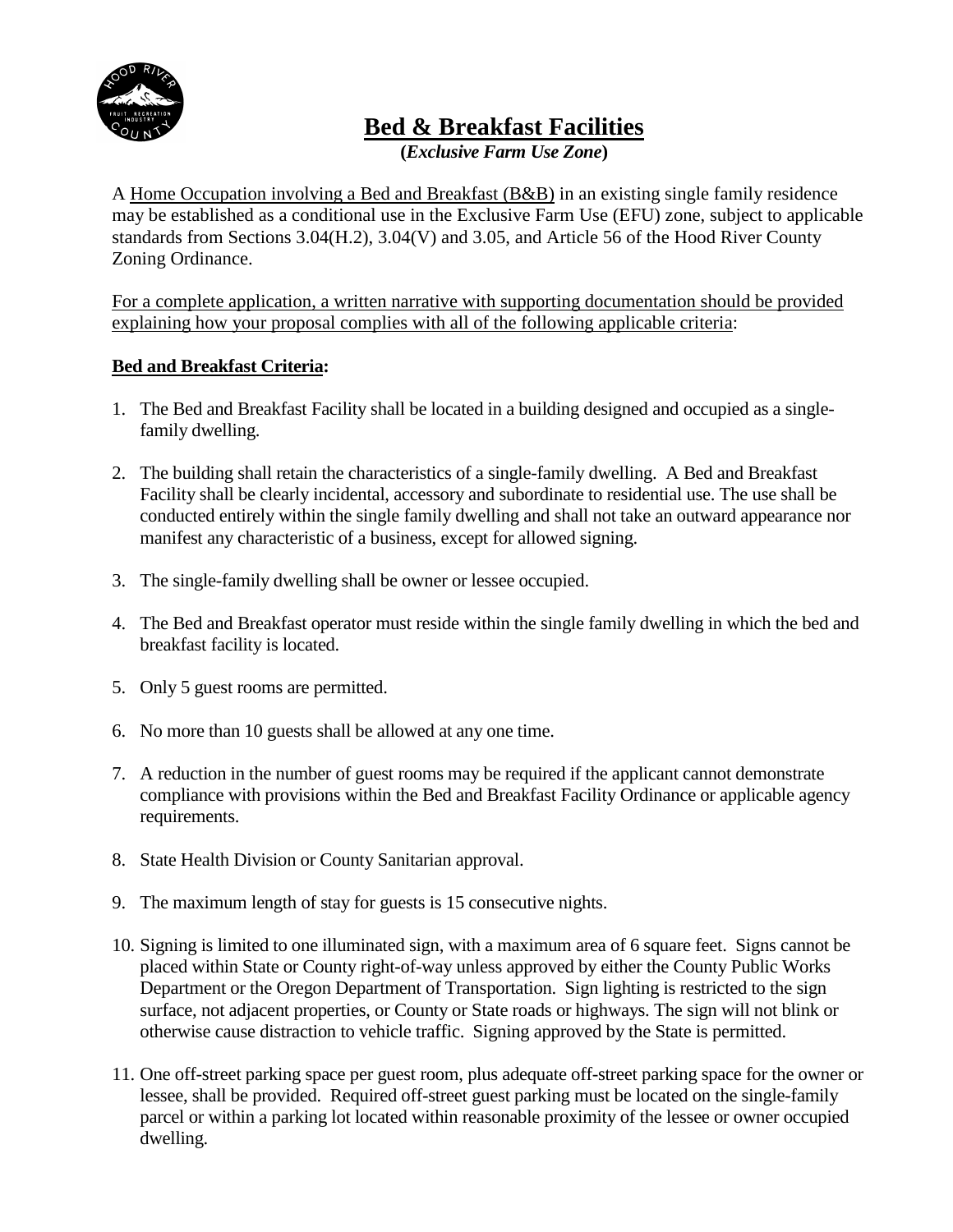- 12. The applicant shall contact the Hood River County Finance Director and obtain a certificate of compliance and shall comply with the provisions of the County Transient Room Tax Ordinance. Applicant shall provide proof of compliance prior to the Planning Department approving a Bed and Breakfast Facility.
- 13. If an approved facility is not established within one year of the approval date, or if the use is discontinued for a year, the approval automatically expires and a new application is required.
- 14. Within one year of conditional approval, the County Planning Director will review each Bed and Breakfast Facility to ensure all approval conditions are fulfilled and that the use complies with the County Comprehensive Plan requirements.
- 15. If property owner sells or leases the dwelling to another individual, he must, along with the new owner or lessee, contact the County Planning Department if they desire to continue the Bed and Breakfast Facility. Thereafter, the use will be reviewed by the County Planning Department pursuant to previous approval conditions.
- 16. The applicant shall obtain the approval of the County Building Official and applicable fire protection district.
- 17. Bed and Breakfast Facilities proposed in the Exclusive Farm Use Zone shall be located in a single family dwelling used in conjunction with farm use or located in an approved non-farm dwelling.
- 18. Violations or complaints regarding the above standards shall be reviewed by the County Planning Commission through a public hearing.

## **Conditional Use Review Criteria:**

- 1. The use will not force a significant change in accepted farm or forest practices on surrounding lands devoted to farm or forest use; and
- 2. The use will not significantly increase the cost of accepted farm or forest practices on surrounding lands devoted to farm or forest use.
- 3. The proposed use will be compatible with vicinity uses, and satisfies all relevant requirements of this Ordinance and the following general criteria:
	- A. The use is consistent with those goals and policies of the Comprehensive Plan which apply to the proposed use;
	- B. The parcel is suitable for the proposed use considering its size, shape, location, topography, existence of improvements and natural features;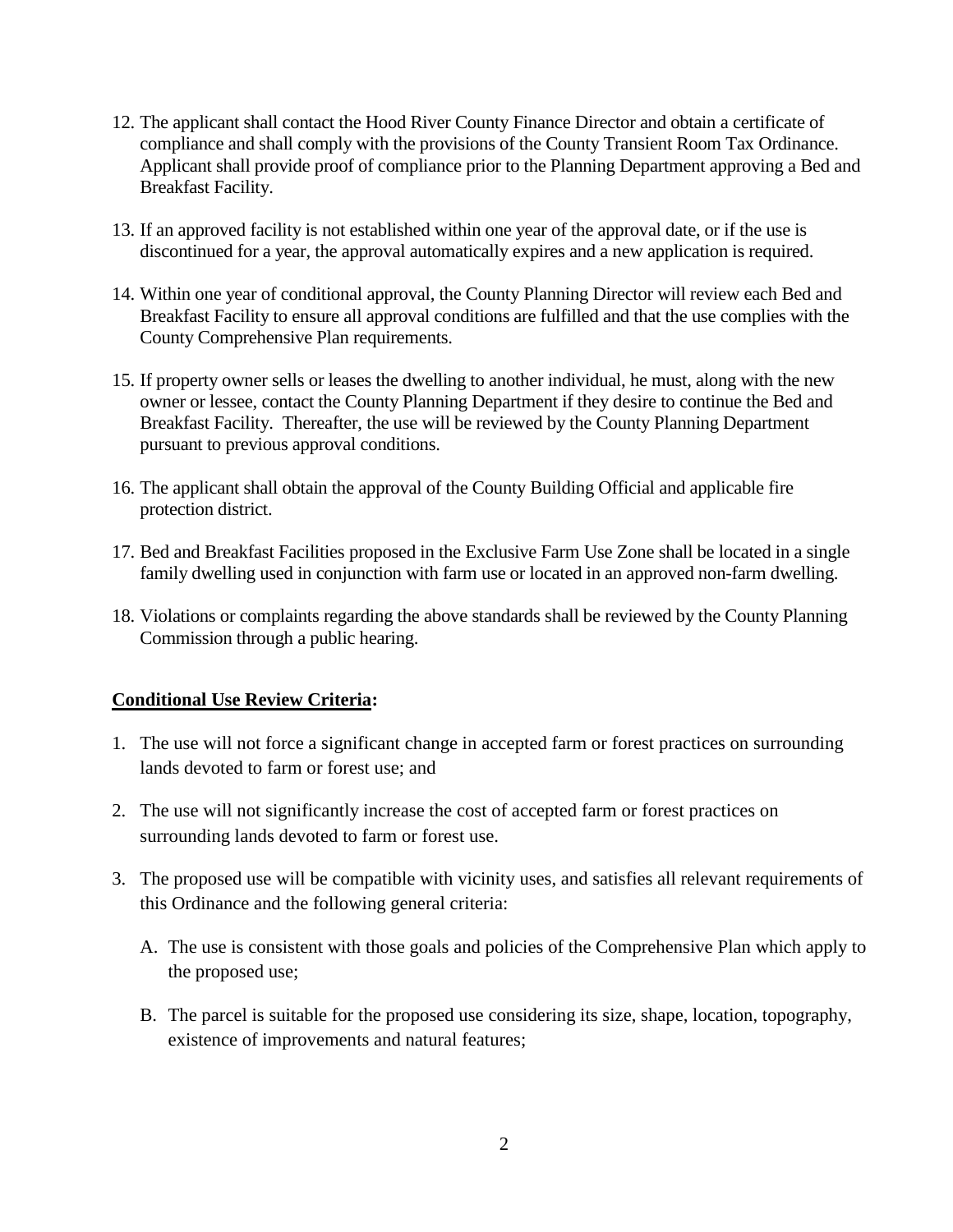- C. The proposed use will not alter the character of the surrounding area in a manner which substantially limits, impairs or prevents the use of surrounding properties for the permitted uses listed in the underlying zoning district;
- D. The proposed use is appropriate, considering the adequacy of public facilities and services existing or planned for the area affected by the use (e.g., water, sewer and access); and
- E. The use is or can be made compatible with existing uses and other allowable uses in the area and does not negatively affect the health or safety of surrounding uses or residents.

# **EFU Criteria:**

- 1. When a bed and breakfast facility is sited as a home occupation on the same tract as a winery established under Table 3.02 and is operated in association with the winery:
	- A. The bed and breakfast facility may prepare and serve two meals per day to the registered guests of the bed and breakfast facility;
	- B. The meals may be served at the bed and breakfast facility or at the winery; and
	- C. Weddings and related events shall meet the requirements of Article 73.
- 2. The landowner shall sign and record in the deed records for the county a document binding the landowner, and the landowner's successors in interest, prohibiting them from pursuing a claim for relief or cause of action alleging injury from farming or forest practices for which no action or claim is allowed under ORS 30.936 or 30.937.

## **Other Applicable Standards:**

In addition to the above criteria, other zoning requirements may apply depending on certain unique circumstances affecting a particular property. The planner can go over these additional standards with you, if applicable, and give you the appropriate paperwork so that you can address them in your written narrative as well.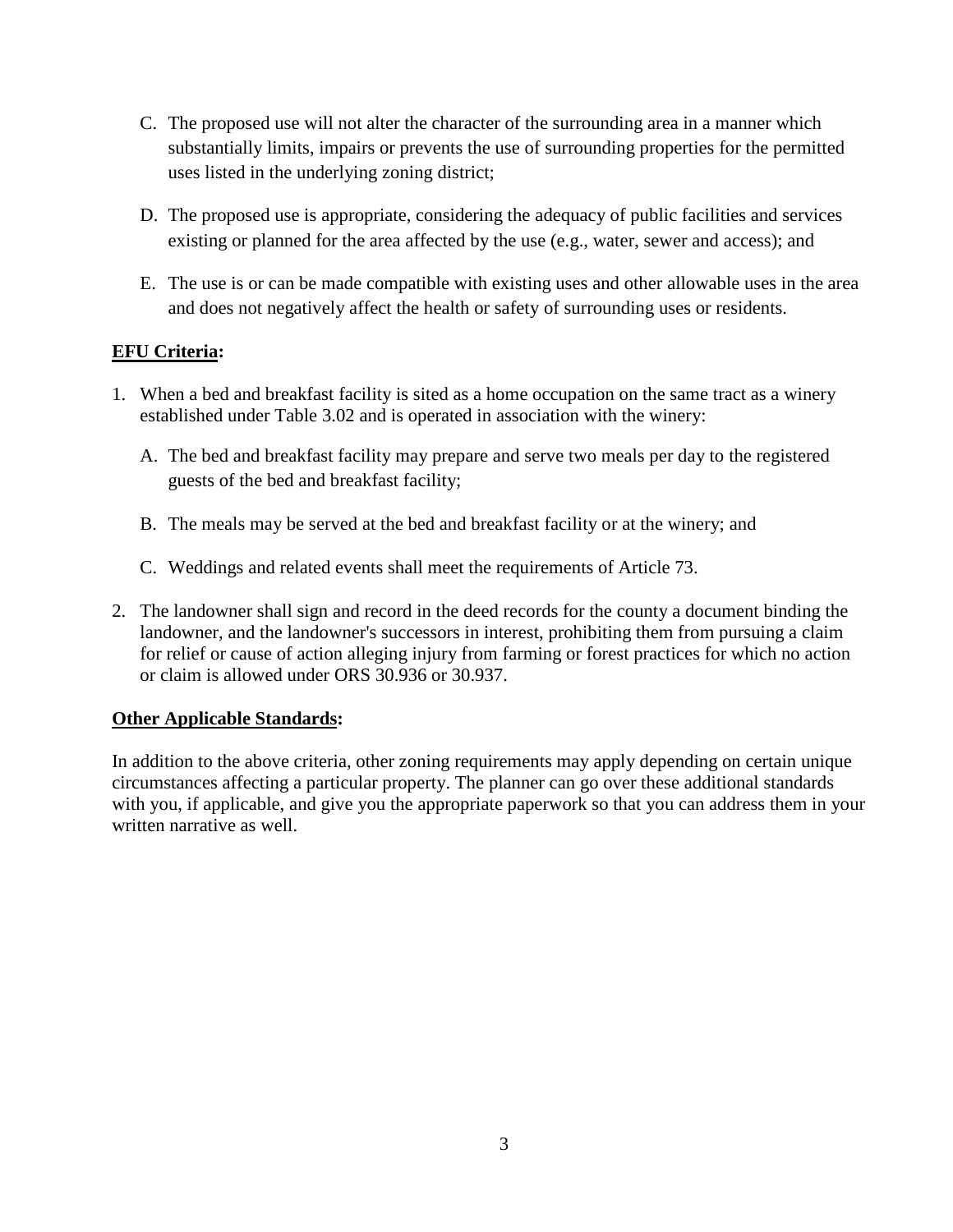|                                                                                                                                                                                                                                                    | <b>ADMINISTRATIVE LAND USE APPLICATION</b>                                                                                                                                                                                                                                                                                                                                                                             |                                                                                                                                                                                           |                                                                      |                                                                                     |  |  |  |
|----------------------------------------------------------------------------------------------------------------------------------------------------------------------------------------------------------------------------------------------------|------------------------------------------------------------------------------------------------------------------------------------------------------------------------------------------------------------------------------------------------------------------------------------------------------------------------------------------------------------------------------------------------------------------------|-------------------------------------------------------------------------------------------------------------------------------------------------------------------------------------------|----------------------------------------------------------------------|-------------------------------------------------------------------------------------|--|--|--|
|                                                                                                                                                                                                                                                    | <b>HOOD RIVER COUNTY</b><br><b>COMMUNITY DEVELOPMENT</b>                                                                                                                                                                                                                                                                                                                                                               |                                                                                                                                                                                           |                                                                      | <b>PLANNING</b>                                                                     |  |  |  |
|                                                                                                                                                                                                                                                    | 601 State Street                                                                                                                                                                                                                                                                                                                                                                                                       |                                                                                                                                                                                           |                                                                      |                                                                                     |  |  |  |
|                                                                                                                                                                                                                                                    | Hood River, OR 97031<br>PHONE 541-387-6840                                                                                                                                                                                                                                                                                                                                                                             |                                                                                                                                                                                           | File No.:                                                            |                                                                                     |  |  |  |
|                                                                                                                                                                                                                                                    | FAX 541-387-6873                                                                                                                                                                                                                                                                                                                                                                                                       |                                                                                                                                                                                           | Date received:                                                       |                                                                                     |  |  |  |
|                                                                                                                                                                                                                                                    |                                                                                                                                                                                                                                                                                                                                                                                                                        | plan.dept@co.hood-river.or.us                                                                                                                                                             |                                                                      | Date issued:<br>Application Review Fee \$                                           |  |  |  |
|                                                                                                                                                                                                                                                    |                                                                                                                                                                                                                                                                                                                                                                                                                        |                                                                                                                                                                                           |                                                                      |                                                                                     |  |  |  |
| <b>TYPE OF LAND USE PERMIT:</b>                                                                                                                                                                                                                    |                                                                                                                                                                                                                                                                                                                                                                                                                        |                                                                                                                                                                                           |                                                                      |                                                                                     |  |  |  |
| <b>Dwellings:</b>                                                                                                                                                                                                                                  | <b>Conditional Use:</b>                                                                                                                                                                                                                                                                                                                                                                                                |                                                                                                                                                                                           |                                                                      |                                                                                     |  |  |  |
| Farm Operator Dwelling<br>Income __Acreage                                                                                                                                                                                                         | $\Box$ Non- Farm Dwelling                                                                                                                                                                                                                                                                                                                                                                                              | Dependent Relative Dwelling                                                                                                                                                               | Plan and Zone Change<br>□ Planned Unit Development                   |                                                                                     |  |  |  |
| $\Box$ Relative Farm Dwelling                                                                                                                                                                                                                      | $\Box$ Home Occupation                                                                                                                                                                                                                                                                                                                                                                                                 |                                                                                                                                                                                           | ∟Zone Boundary Adjustment                                            |                                                                                     |  |  |  |
| □ Accessory Farm Dwelling                                                                                                                                                                                                                          | $\Box$ Bed and Breakfast                                                                                                                                                                                                                                                                                                                                                                                               |                                                                                                                                                                                           |                                                                      | $\Box$ Comprehensive Plan Amendment                                                 |  |  |  |
| $\square$ Farm Lot of Record<br>$\Box$ Forest Template Dwelling                                                                                                                                                                                    | Other:                                                                                                                                                                                                                                                                                                                                                                                                                 |                                                                                                                                                                                           |                                                                      |                                                                                     |  |  |  |
| $\square$ Forest Large Tract Dwelling                                                                                                                                                                                                              | $\square$ Variance                                                                                                                                                                                                                                                                                                                                                                                                     |                                                                                                                                                                                           |                                                                      |                                                                                     |  |  |  |
| $\square$ Forest Lot of Record                                                                                                                                                                                                                     | $\square$ Subdivision                                                                                                                                                                                                                                                                                                                                                                                                  |                                                                                                                                                                                           |                                                                      |                                                                                     |  |  |  |
| <b>SITE INFORMATION:</b>                                                                                                                                                                                                                           |                                                                                                                                                                                                                                                                                                                                                                                                                        |                                                                                                                                                                                           |                                                                      |                                                                                     |  |  |  |
| Township:<br>Range:                                                                                                                                                                                                                                | Section:                                                                                                                                                                                                                                                                                                                                                                                                               | Tax Lot:                                                                                                                                                                                  | Parcel size: ______<br>ac.                                           | Zoning:                                                                             |  |  |  |
| Site Address:                                                                                                                                                                                                                                      |                                                                                                                                                                                                                                                                                                                                                                                                                        |                                                                                                                                                                                           | City:                                                                |                                                                                     |  |  |  |
| <b>Filing fee</b>                                                                                                                                                                                                                                  | <b>APPLICATION CHECKLIST:</b><br>Unless otherwise noted, the following information is required as part of a complete application:<br><b>Completed application form</b><br><b>Project description</b><br>Applicant's & ALL property owners' signatures<br>Site Plan - per attached example<br>Only applications with the required information can be processed. Obtain a copy of the criteria and the questionnaire for |                                                                                                                                                                                           |                                                                      | Applicable criteria form / questionaire<br>Supporting documents (farm income, etc.) |  |  |  |
| your application type. The pertinent Hood River County Zoning Ordinance sections may be obtained from Hood River County<br>Pursuant to Oregon Revised Statutes Chapter 215, Section 427, this department has 30 days to review the application for | Community Development or on-line through the county website at www.co.hood-river.or.us<br>completeness and notify the applicant of any deficiencies.                                                                                                                                                                                                                                                                   |                                                                                                                                                                                           |                                                                      |                                                                                     |  |  |  |
| SIGNATURES: All Owners must sign                                                                                                                                                                                                                   |                                                                                                                                                                                                                                                                                                                                                                                                                        |                                                                                                                                                                                           | (Corporate or LLC owned parcels require authorized signatures)       |                                                                                     |  |  |  |
| <b>Owner Name:</b>                                                                                                                                                                                                                                 |                                                                                                                                                                                                                                                                                                                                                                                                                        | <b>Owner Name:</b>                                                                                                                                                                        |                                                                      |                                                                                     |  |  |  |
| Signature req'd                                                                                                                                                                                                                                    |                                                                                                                                                                                                                                                                                                                                                                                                                        | Signature req'd                                                                                                                                                                           |                                                                      |                                                                                     |  |  |  |
| <b>Mailing Address:</b>                                                                                                                                                                                                                            |                                                                                                                                                                                                                                                                                                                                                                                                                        | <b>Mailing Address:</b>                                                                                                                                                                   |                                                                      |                                                                                     |  |  |  |
| City:<br>State:                                                                                                                                                                                                                                    | Zip:                                                                                                                                                                                                                                                                                                                                                                                                                   | City:                                                                                                                                                                                     | State:                                                               | Zip:                                                                                |  |  |  |
| Phone:<br>E-mail:                                                                                                                                                                                                                                  |                                                                                                                                                                                                                                                                                                                                                                                                                        | Phone:                                                                                                                                                                                    | E-mail:                                                              |                                                                                     |  |  |  |
| Applicant if other than owner:<br>Signature req'd                                                                                                                                                                                                  |                                                                                                                                                                                                                                                                                                                                                                                                                        | By signing, I acknowledge that the information provided in this<br>application is accurate to the best of my knowledge.<br>Signature of the property owner(s) indicates that the property |                                                                      |                                                                                     |  |  |  |
| <b>Mailing Address:</b>                                                                                                                                                                                                                            |                                                                                                                                                                                                                                                                                                                                                                                                                        |                                                                                                                                                                                           | owners(s) is/are aware that an application is being made on the      |                                                                                     |  |  |  |
| City:<br>State:                                                                                                                                                                                                                                    | Zip:                                                                                                                                                                                                                                                                                                                                                                                                                   |                                                                                                                                                                                           | subject property. Signature of the property owner(s) also authorizes |                                                                                     |  |  |  |
| Phone:<br>E-mail:                                                                                                                                                                                                                                  |                                                                                                                                                                                                                                                                                                                                                                                                                        | evaluate the application.                                                                                                                                                                 | the County planning staff reasonable access to the site in order to  |                                                                                     |  |  |  |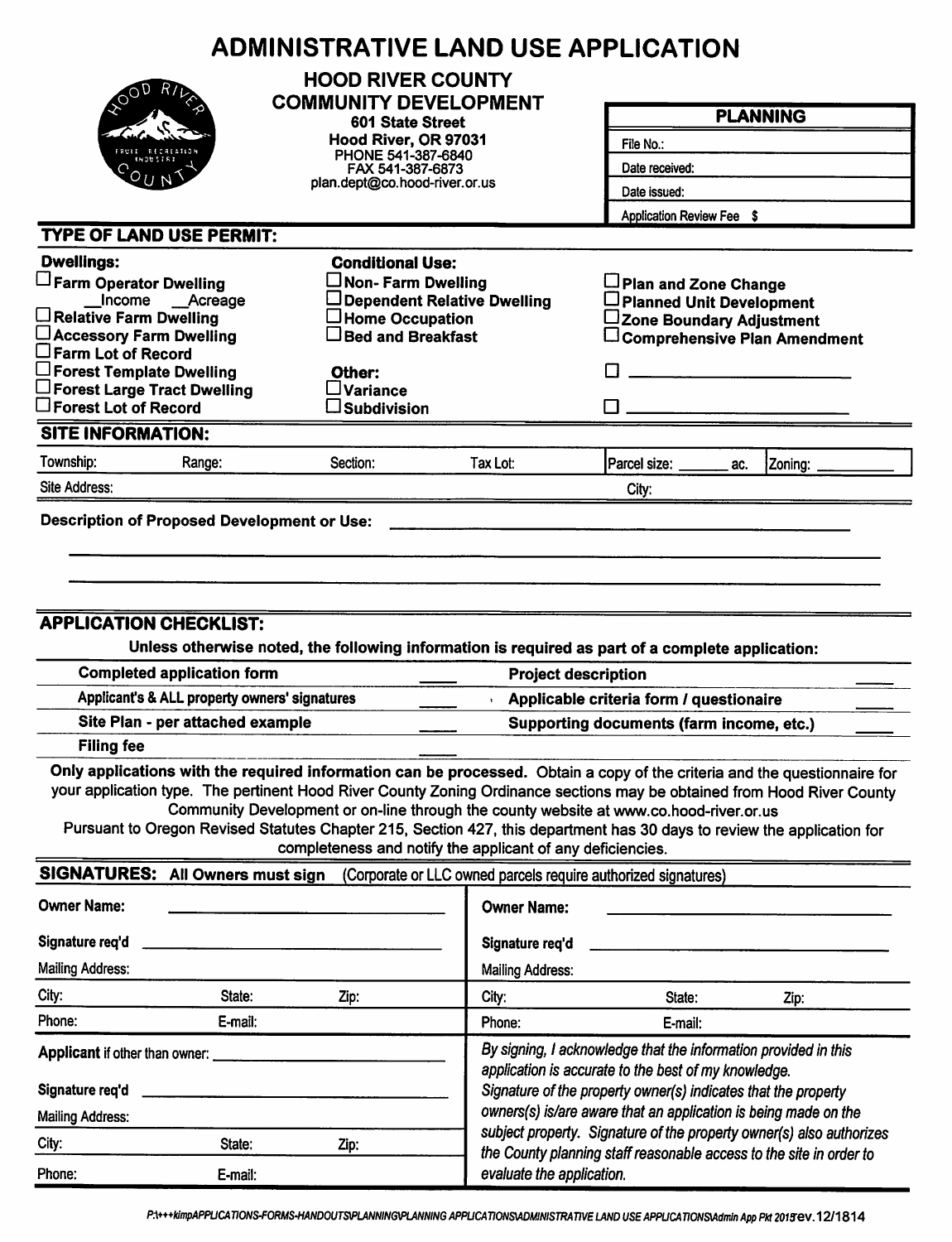# **SITE PLAN:**

A site plan, drawn TO SCALE in black ink at a maximum scale of 1 inch = 100 feet, must be included with your submitted application. Please do not use highlighter, colors, or photgraphs/aerial photos since they are not easily reproducible. Site plans should be drawn on paper NO LARGER THAN 11"x17".

If the parcel is large, planning staff suggests that you submit a detail site plan that shows only the portions of the parcel affected by the proposed development, together with a vicinity plan showing the overall site. If this option is pursued, please show at least two property lines and enough of the parcel or some adjacent features, such as roads, so that the planner and other viewers can locate the proposed development on the vicinity map.

Much of the required information may be obtained from the Hood River County webmap at www.co.hood-river.or.us under "County Maps"

#### MINIMUM SITE PLAN INFORMATION REQUIREMENTS:

Please Note: Although most site plans can be drawn by the person making application, you may wish to hire a professional to prepare your site plan if your proposal is complex or the site is challenging. Site plans allow the planner and other interested parties to clearly understand the nature of the proposal and its relationship to the parcel. as well as surrounding parcels of land. Submitted site plans are considered legally binding documents. It is the responsibility of the applicant to know and accurately identify the subject parcel's property lines, as well as the location of any easements or rights-of-way.

- $\Rightarrow$  Property Information address and map and tax lot.
- $\Rightarrow$  Property owner and applicant name.
- $\Rightarrow$  Scale and north arrow.
- $\Rightarrow$  Boundaries of parcel with dimensions.
- $\Rightarrow$  Location, labeling, and size of existing and proposed buildings and structures.
- $\Rightarrow$  Setback distance of proposed buildings and structures from property lines, roads, other structures, streams, ponds, & wetlands.
- $\Rightarrow$  Location and width of access roads, driveways, turnouts, turnarounds, and parking areas.
- $\Rightarrow$  Location of utility services, including approved septic drainfields, and replacement field.
- $\Rightarrow$  All easements (access, utility, irrigation, etc.).
- $\Rightarrow$  Significant slope or terrain features.
- → Vegetation type.
- $\Rightarrow$  Portion of property in farm or forest use.
- $\Rightarrow$  Vicinity map (if needed to augment your site plan).

Site plans not drawn to scale or failing to include the required information will not be accepted. See the sample site plan provided.

Using a piece of graph paper, such as that included within this application form, may be the simplest way to draw your plan to scale!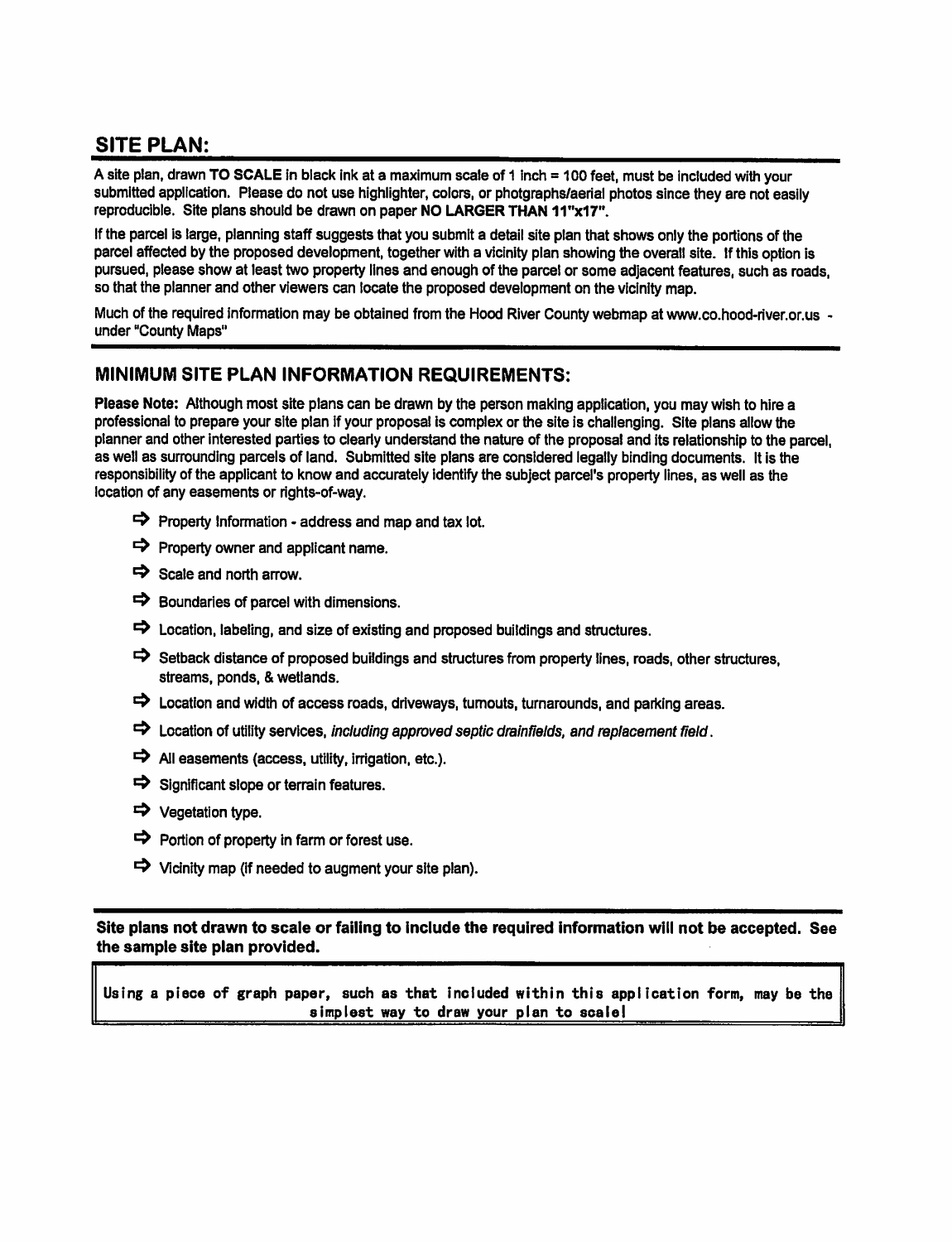### **SITE PLAN EXAMPLE**



- ☑ Property Information.
- ☑ Scale and north arrow.
- ☑ Boundaries of parcel with dimensions.
- ☑ Existing and proposed structures.
- ☑ Setback distances of proposed buildings.
- ☑ Access roads, driveways, turnarounds, & parking.
- $\boxtimes$  Location of utilities, septic drainfields.
- $\boxtimes$  All easements (access, utility, irrigation, etc.).
- ☑ Significant slope or terrain features.
- ☑ Vegetation type.
- 図 Portion of property in farm or forest use.
- 图 Vicinity map (if needed to augment your site plan).